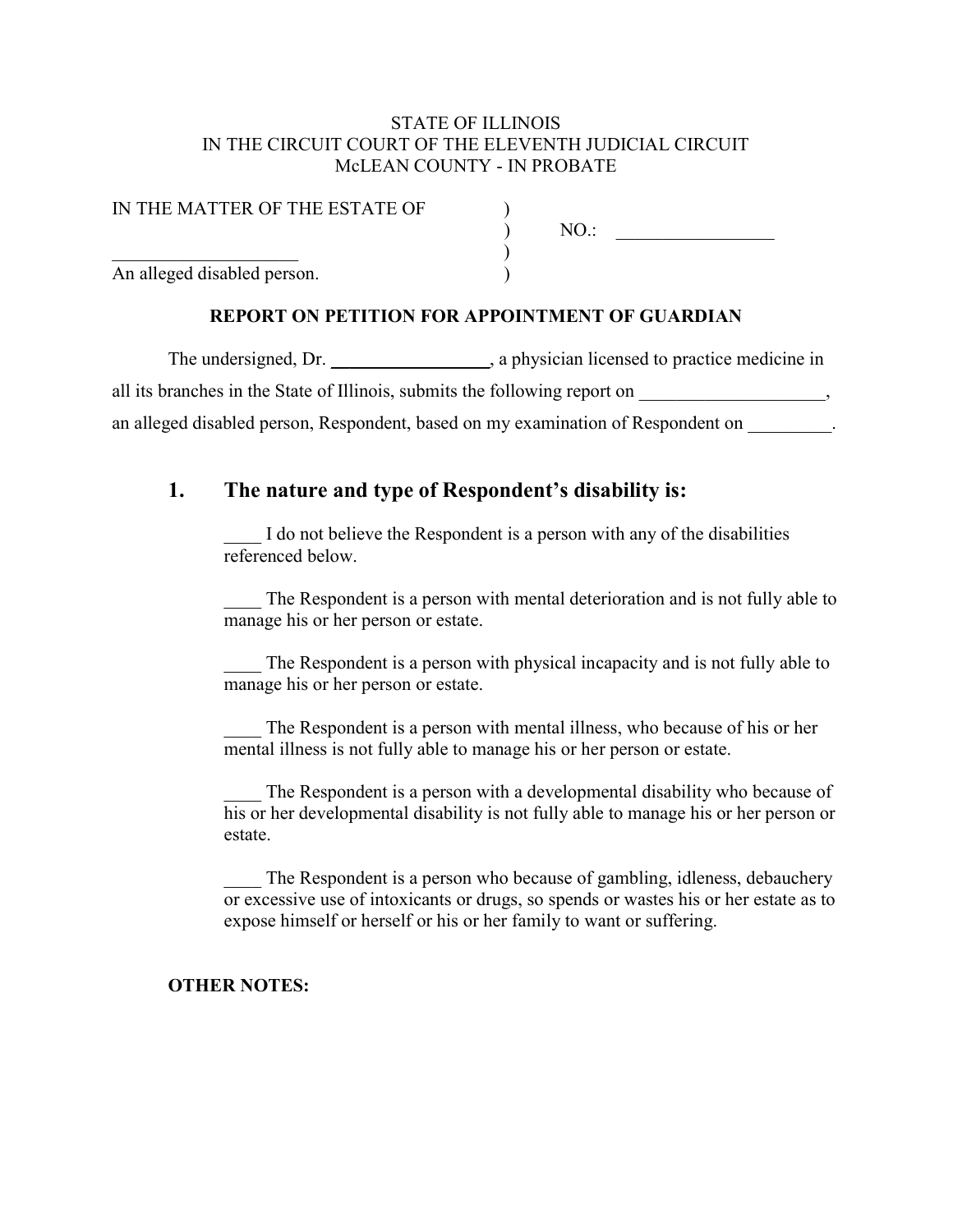My assessment of how the disability impacts on the ability of Respondent to make decisions or to function independently is:

 2. My analysis and results of evaluations of Respondent's mental and physical condition and, where appropriate, educational condition, adaptive behavior and social skills, are:

## 3. My opinion as to whether guardianship of Respondent is needed, and the type and scope of the Guardianship needed is:

A Guardianship of the Person and of the Estate is not necessary.

\_\_\_\_\_ A Guardianship of the Person is necessary.

It should be Plenary/Full Limited.

A Guardianship of the Estate is necessary.

It should be \_\_\_ Plenary/Full \_\_\_\_ Limited.

The reasons for my opinion are as follows: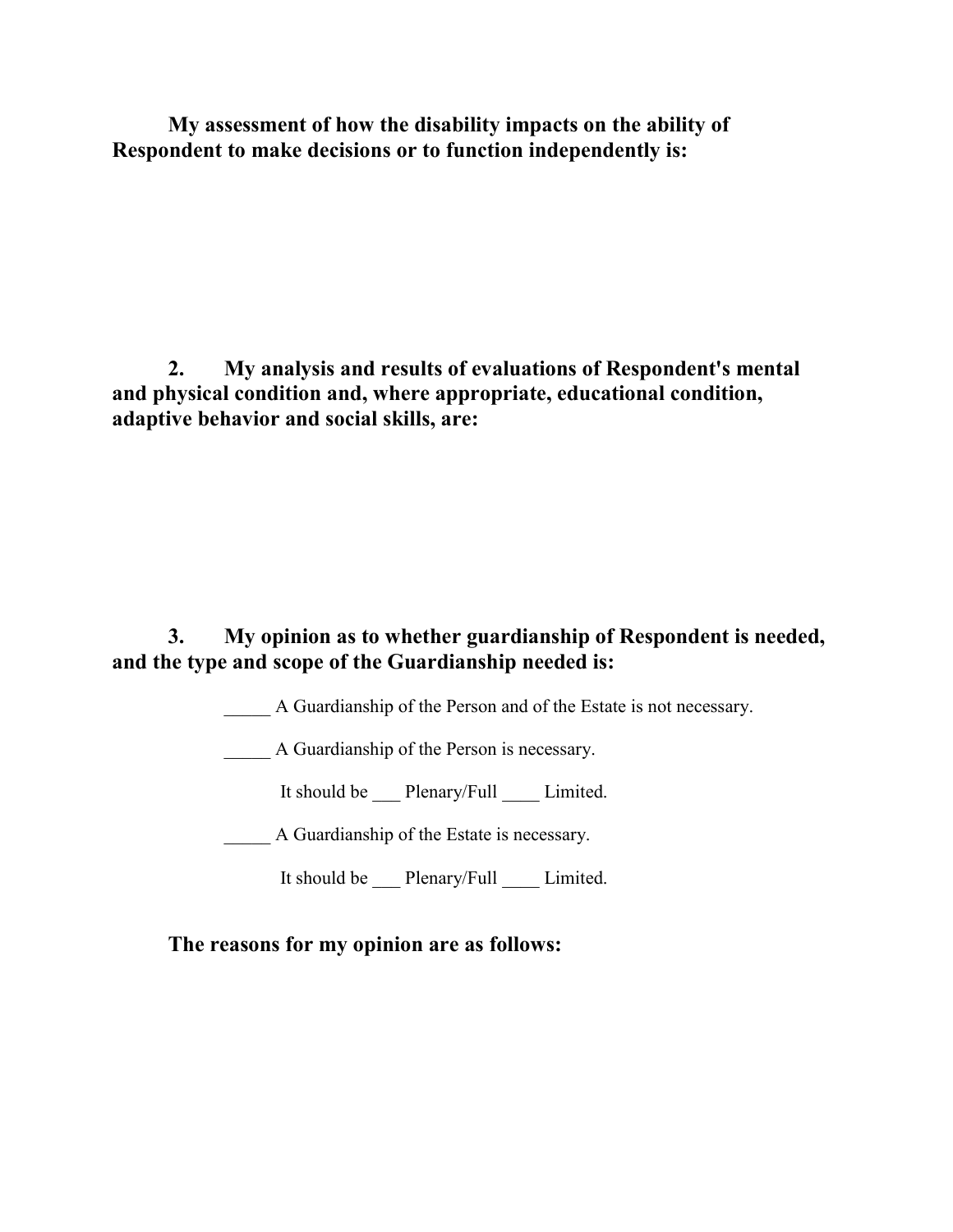# 4. I recommend, as the most suitable living arrangement for the Respondent:

The Respondent can live independently The Respondent can reside in his or her residence, but would require assistance as follows: 24/7 care care as follows:  $\mathcal{L}_\text{max}$  and  $\mathcal{L}_\text{max}$  and  $\mathcal{L}_\text{max}$  and  $\mathcal{L}_\text{max}$  and  $\mathcal{L}_\text{max}$ The Respondent should reside in an assisted or supportive living community \_\_\_\_ The Respondent should reside in a nursing home. Other:

If appropriate, the treatment or habilitation plan for Respondent should be:

The Reasons for my opinion are as follows:

5. Signature of the Licensed Physician who performed the evaluation:

**Signature** 

Printed Name

Office Address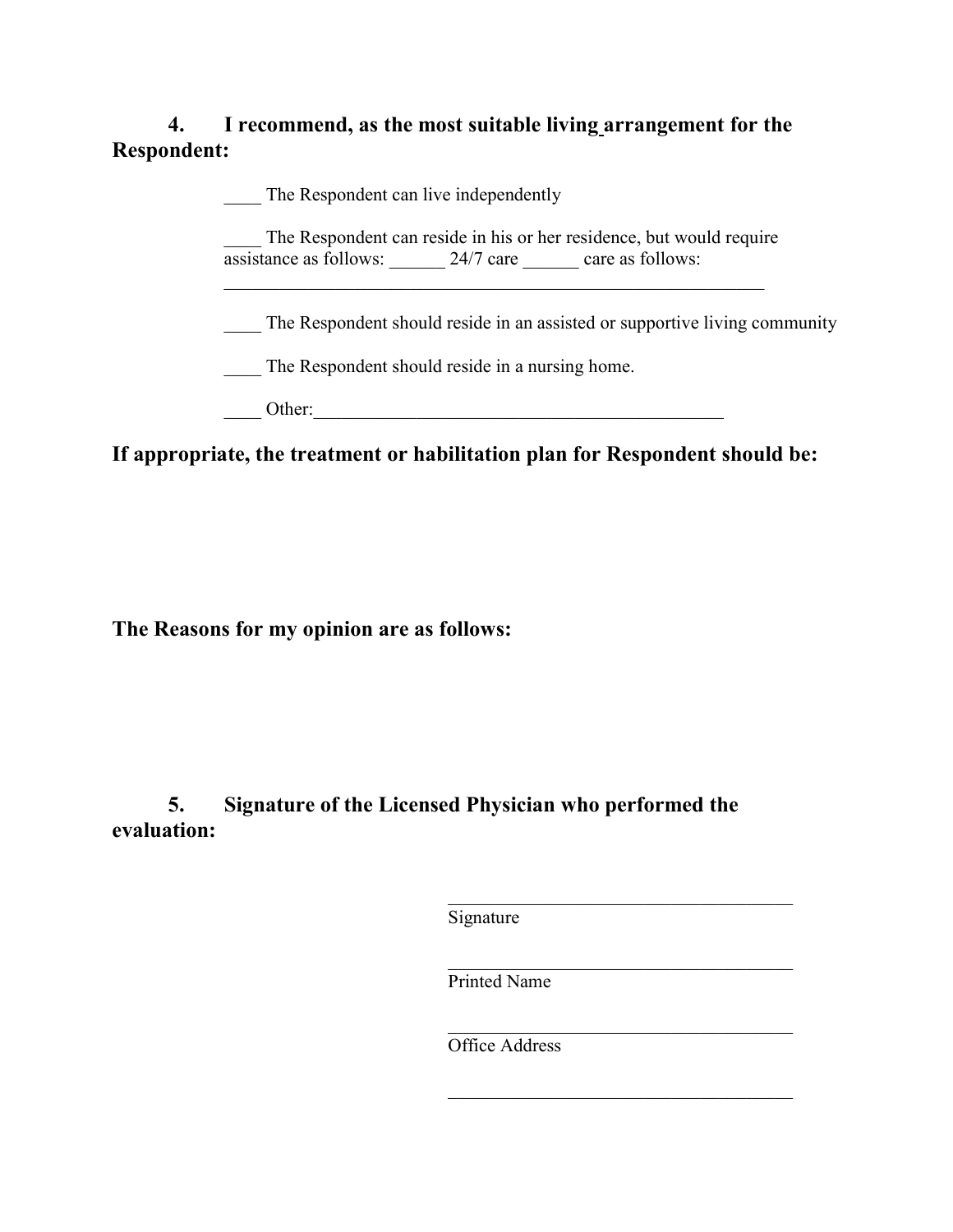#### Sec. 11a‑9. Report.)

 (a) The petition for adjudication of disability and for appointment of a guardian should be accompanied by a report which contains (1) a description of the nature and type of the respondent's disability and an assessment of how the disability impacts on the ability of the respondent to make decisions or to function independently; (2) an analysis and results of evaluations of the respondent's mental and physical condition and, where appropriate, educational condition, adaptive behavior and social skills, which have been performed within 3 months of the date of the filing of the petition; (3) an opinion as to whether guardianship is needed, the type and scope of the guardianship needed, and the reasons therefor; (4) a recommendation as to the most suitable living arrangement and, where appropriate, treatment or habilitation plan for the respondent and the reasons therefor; (5) the signatures of all persons who performed the evaluations upon which the report is based, one of whom shall be a licensed physician and a statement of the certification, license, or other credentials that qualify the evaluators who prepared the report.

 (b) If for any reason no report accompanies the petition, the court shall order appropriate evaluations to be performed by a qualified person or persons and a report prepared and filed with the court at least 10 days prior to the hearing.

 (c) Unless the court otherwise directs, any report prepared pursuant to this Section shall not be made part of the public record of the proceedings but shall be available to the court or an appellate court in which the proceedings are subject to review, to the respondent, the petitioner, the guardian, and their attorneys, to the respondent's guardian ad litem, and to such other persons as the court may direct.

Sec. 11a–14.1. Residential placement.) No guardian appointed under this Article, except for duly appointed Public Guardians and the Office of State Guardian, shall have the power, unless specified by court order, to place his ward in a residential facility. The guardianship order may specify the conditions on which the guardian may admit the ward to a residential facility without further court order. In making residential placement decisions, the guardian shall make decisions in conformity with the preferences of the ward unless the guardian is reasonably certain that the decisions will result in substantial harm to the ward or to the ward's estate. When the preferences of the ward cannot be ascertained or where they will result in substantial harm to the ward or to the ward's estate, the guardian shall make decisions with respect to the ward's placement which are in the best interests of the ward. The guardian shall not remove the ward from his or her home or separate the ward from family and friends unless such removal is necessary to prevent substantial harm to the ward or to the ward's estate. The guardian shall have a duty to investigate the availability of reasonable residential alternatives. The guardian shall monitor the placement

of the ward on an on‑going basis to ensure its continued appropriateness, and shall pursue appropriate alternatives as needed.

Sec. 11a-2. "Disabled person" defined.) "Disabled person" means a person 18 years or older who (a) because of mental deterioration or physical incapacity is not fully able to manage his person or estate, or (b) is a person with mental illness or a person with a developmental disability and who because of his mental illness or developmental disability is not fully able to manage his person or estate, or (c) because of gambling, idleness, debauchery or excessive use of intoxicants